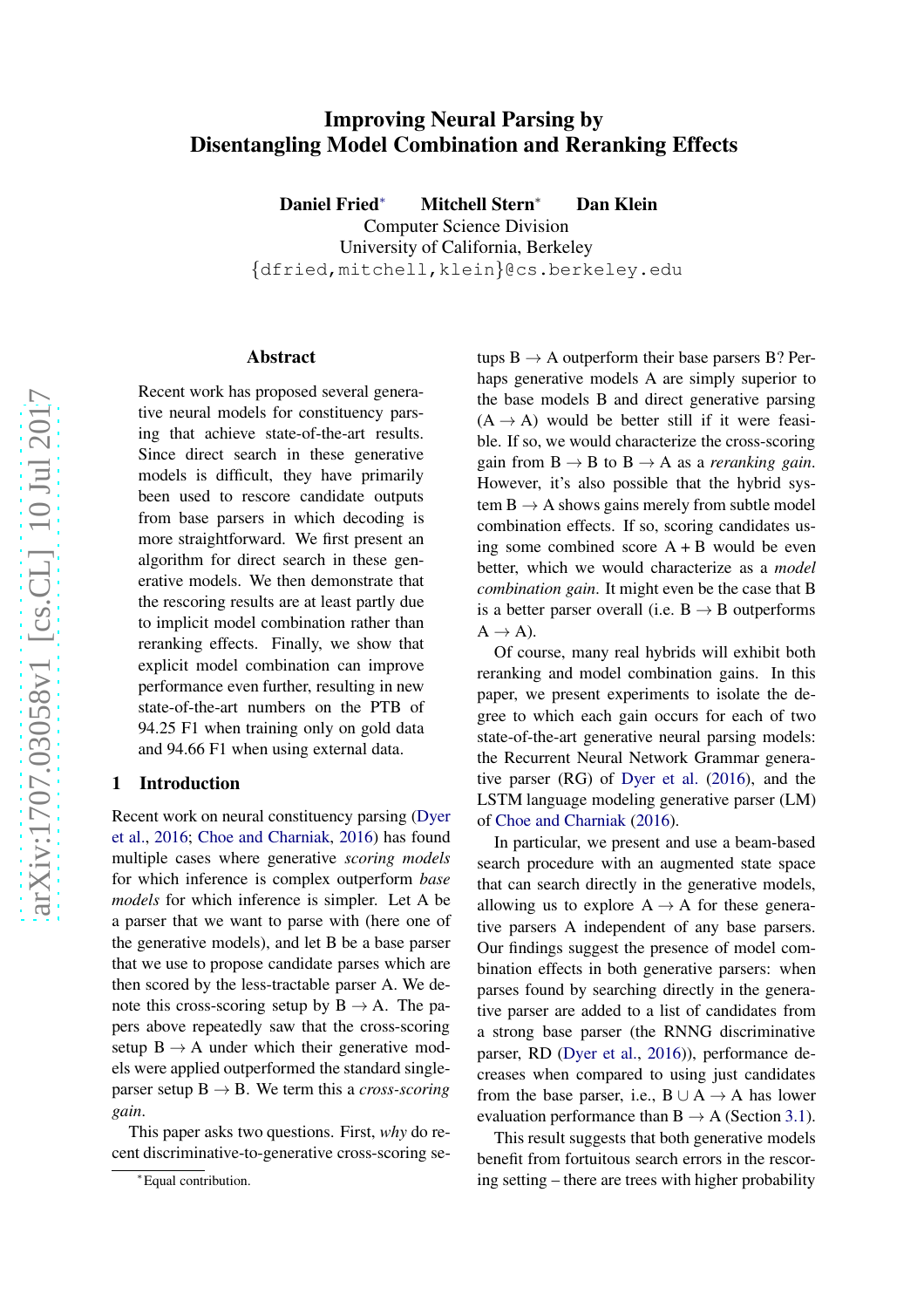under the generative model than any tree proposed by the base parser, but which would decrease evaluation performance if selected. Because of this, we hypothesize that model combination effects between the base and generative models are partially responsible for the high performance of the generative reranking systems, rather than the generative model being generally superior.

Here we consider our second question: if crossscoring gains are at least partly due to implicit model combination, can we gain even more by combining the models explicitly? We find that this is indeed the case: simply taking a weighted average of the scores of both models when selecting a parse from the base parser's candidate list improves over using only the score of the generative model, in many cases substantially (Section [3.2\)](#page-3-0). Using this technique, in combination with ensembling, we obtain new state-of-the-art results on the Penn Treebank: 94.25 F1 when training only on gold parse trees and 94.66 F1 when using external silver data.

## 2 Decoding in generative neural models

All of the parsers we investigate in this work (the discriminative parser RD, and the two generative parsers RG and LM, see Section [1\)](#page-0-0) produce parse trees in a depth-first, left-to-right traversal, using the same basic *actions*:  $NT(X)$ , which opens a new constituent with the non-terminal symbol  $X$ ; SHIFT /  $GEN(w)$ , which adds a word; and RE-DUCE, which closes the current constituent. We refer to [Dyer et al.](#page-5-0) [\(2016\)](#page-5-0) for a complete description of these actions, and the constraints on them necessary to ensure valid parse trees.<sup>[1](#page-1-0)</sup>

The primary difference between the actions in the discriminative and generative models is that, whereas the discriminative model uses a SHIFT action which is fixed to produce the next word in the sentence, the generative models use  $GEN(w)$ to define a distribution over all possible words  $w$ in the lexicon. This stems from the generative model's definition of a joint probability  $p(x, y)$ over all possible sentences  $x$  and parses  $y$ . To use a generative model as a parser, we are interested in finding the maximum probability parse for a given sentence. This is made more complicated by not having an explicit representation for  $p(y|x)$ , as we do in the discriminative setting. However, we can start by applying similar approximate search procedures as are used for the discriminative parser, constraining the set of actions such that it is only possible to produce the observed sentence: i.e. only allow a  $GEN(w)$  action when w is the next terminal in the sentence, and prohibit GEN actions if all terminals have been produced.

#### <span id="page-1-1"></span>2.1 Action-synchronous beam search

Past work on discriminative neural constituency parsers has shown the effectiveness of beam search with a small beam [\(Vinyals et al.,](#page-5-2) [2015\)](#page-5-2) or e[ven greedy search, as in the case of RD \(](#page-5-0)Dyer et al., [2016\)](#page-5-0). The standard beam search procedure, which we refer to as *action-synchronous*, maintains a beam of  $K$  partially-completed parses that all have the same number of actions taken. At each stage, a pool of successors is constructed by extending each candidate in the beam with each of its possible next actions. The  $K$  highest-probability successors are chosen as the next beam.

Unfortunately, we find that action-synchronous beam search breaks down for both generative models we explore in this work, failing to find parses that are high scoring under the model. This stems from the probabilities of the actions  $NT(X)$ for all labels  $X$  almost always being greater than the probability of  $GEN(w)$  for the particular word  $w$  which must be produced next in a given sentence. Qualitatively, the search procedure prefers to open constituents repeatedly up until the maximum number allowed by the model. While these long chains of non-terminals will usually have lower probability than the correct sequence at the point where they finally generate the next word, they often have higher probability up until the word is generated, and so they tend to push the correct sequence off the beam before this point is reached. This search failure produces very low evaluation performance: with a beam of size  $K = 100$ , action-synchronous beam search achieves 29.1 F1 for RG and 27.4 F1 for LM on the development set.

## <span id="page-1-2"></span>2.2 Word-synchronous beam search

To deal with this issue, we force partial parse candidates to compete with each other on a wordby-word level, rather than solely on the level of individual actions. The *word-synchronous* beam search we apply is very similar to approximate

<span id="page-1-0"></span><sup>&</sup>lt;sup>1</sup>The action space for LM differs from RG in two ways: 1) LM has separate reduce actions  $\text{REDUCE}(X)$  for each nonterminal  $\overline{X}$ , and 2) LM allows any action to have non-zero probability at all times, even those that may be structurally invalid.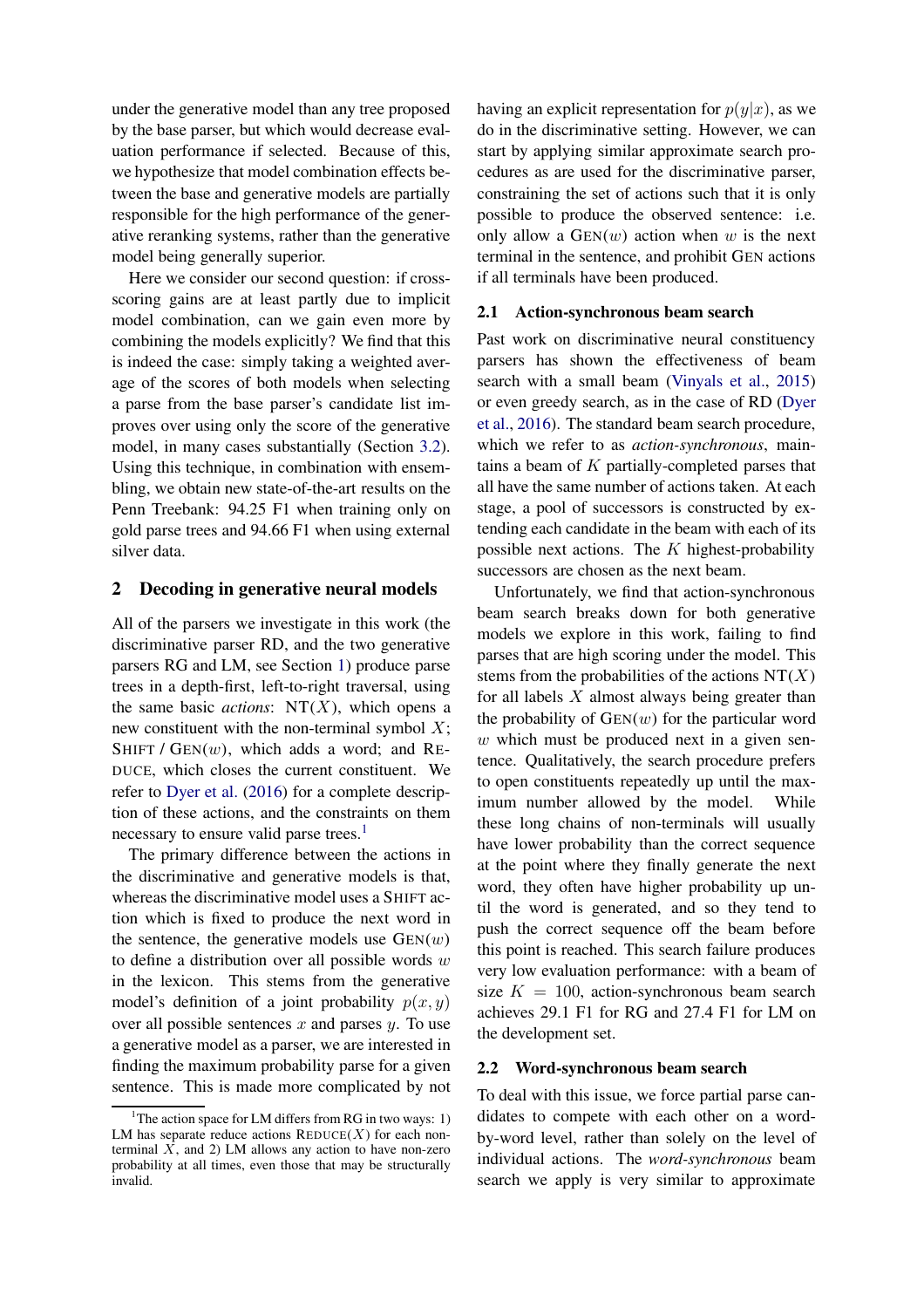<span id="page-2-1"></span>

|                                 | Word-synchronous beam size, $K_w$ |  |  |  |  |  |  |
|---------------------------------|-----------------------------------|--|--|--|--|--|--|
| model   10  20  40  60  80  100 |                                   |  |  |  |  |  |  |
|                                 | RG 74.1 80.1 85.3 87.5 88.7 89.6  |  |  |  |  |  |  |
|                                 | LM 83.7 88.6 90.9 91.6 92.0 92.2  |  |  |  |  |  |  |

Table 1: F1 on the development set for word-synchronous beam search when searching in the RNNG generative (RG) and LSTM generative (LM) models.  $K_a$  is set to  $10 \times K_w$ .

decoding procedures developed for other generativ[e models](#page-5-4) [\(Henderson](#page-5-3)[,](#page-5-4) [2003;](#page-5-3) Titov and Henderson, [2010](#page-5-4); [Buys and Blunsom](#page-5-5), [2015](#page-5-5)) and can be viewed as a simplified version of the procedure used in the generative top-down parsers of [Roark](#page-5-6) [\(2001](#page-5-6)) and [Charniak](#page-5-7) [\(2010](#page-5-7)).

In word-synchronous search, we augment the beam state space, identifying beams by tuples  $(|W|, |A_w|)$ , where |W| is the number of words that have been produced so far in the sentence, and  $|A_w|$  is the number of structural actions that have been taken since the last word was produced. Intuitively, we want candidates with the same  $|W| =$ w to compete against each other. For a beam of partial parses in the state  $(|W| = w, |A_w| = a)$ , we generate a beam of successors by taking all of the next possible actions for each partial parse in the beam. If the action is  $NT(X)$  or REDUCE, we place the resulting partial parse in the beam for state  $(|W| = w, |A_w| = a + 1)$ ; otherwise, if the action is GEN, we place it in a list for  $(|W| = w + 1, |A_w| = 0)$ . After all partial parses in the beam have been processed, we check to see if there are a sufficient number of partial parses that have produced the next word: if the beam  $(|W| = w + 1, |A_w| = 0)$  contains at least  $K_w$  partial parses (the *word beam size*), we prune it to this size and continue search using this beam. Otherwise, we continue building candidates for this word by pruning the beam  $(|W| = w, |A_w| = a + 1)$  to size  $K_a$  (the *action beam size*), and continuing search from there.

In practice, we found it to be most effective to use a value for  $K_w$  that is a fraction of the value for  $K_a$ . In all the experiments we present here, we fix  $K_a = 10 \times K_w$ , with  $K_w$  ranging from 10 to 100. Table [1](#page-2-1) shows F1 for decoding in both generative models on the development set, using the top-scoring parse found for a sentence when searching with the given beam size. RG has comparatively larger gains in performance between the larger beam sizes, while still underperforming LM, suggesting that more search is necessary in this model.

# 3 Experiments

Using the above decoding procedures, we attempt to separate reranking effects from model combination effects through a set of reranking experiments. Our base experiments are performed on the Penn Treebank [\(Marcus et al.](#page-5-8), [1993\)](#page-5-8), using sections 2-21 for training, section 22 for development, and section 23 for testing. For the LSTM generative model (LM), we use the pre-trained model released by [Choe and Charniak](#page-5-1) [\(2016\)](#page-5-1). We train RNNG discriminative (RD) and generative (RG) models, following [Dyer et al.](#page-5-0) [\(2016](#page-5-0)) by using the same hyperparameter settings, and using pretrained word embeddings from [Ling et al.](#page-5-9) [\(2015\)](#page-5-9) for the discriminative model. The automaticallypredicted part-of-speech tags we use as input for RD are the same as those used by [Cross and Huang](#page-5-10) [\(2016\)](#page-5-10).

In each experiment, we obtain a set of candidate parses for each sentence by performing beam search in one or more parsers. We use actionsynchronous beam search (Section [2.1\)](#page-1-1) with beam size  $K = 100$  for RD and word-synchronous beam (Section [2.2\)](#page-1-2) with  $K_w = 100$  and  $K_a =$ 1000 for the generative models RG and LM.

In the case that we are using only the scores from a single generative model to rescore candidates taken from the discriminative parser, this setup is close to the reranking procedures originally proposed for these generative models. For RG, the original work also used RD to produce candidates, but drew samples from it, whereas we use a beam search to approximate its  $k$ -best list. The LM generative model was originally used to rerank a 50-best list taken from the Charniak parser [\(Charniak,](#page-5-11) [2000](#page-5-11)). In comparison, we found higher performance for the LM model when using a candidate list from the RD parser: 93.66 F1 versus 92.79 F1 on the development data. This may be attributable to having a stronger set of candidates: with beam size 100, RD has an oracle F1 of 98.2, compared to 95.9 for the 50-best list from the Charniak parser.

## <span id="page-2-0"></span>3.1 Augmenting the candidate set

We first experiment with combining the candidate lists from multiple models, which allows us to look for potential model errors and model combination effects. Consider the standard reranking setup  $B \rightarrow A$ , where we search in B to get a set of candidate parses for each sentence, and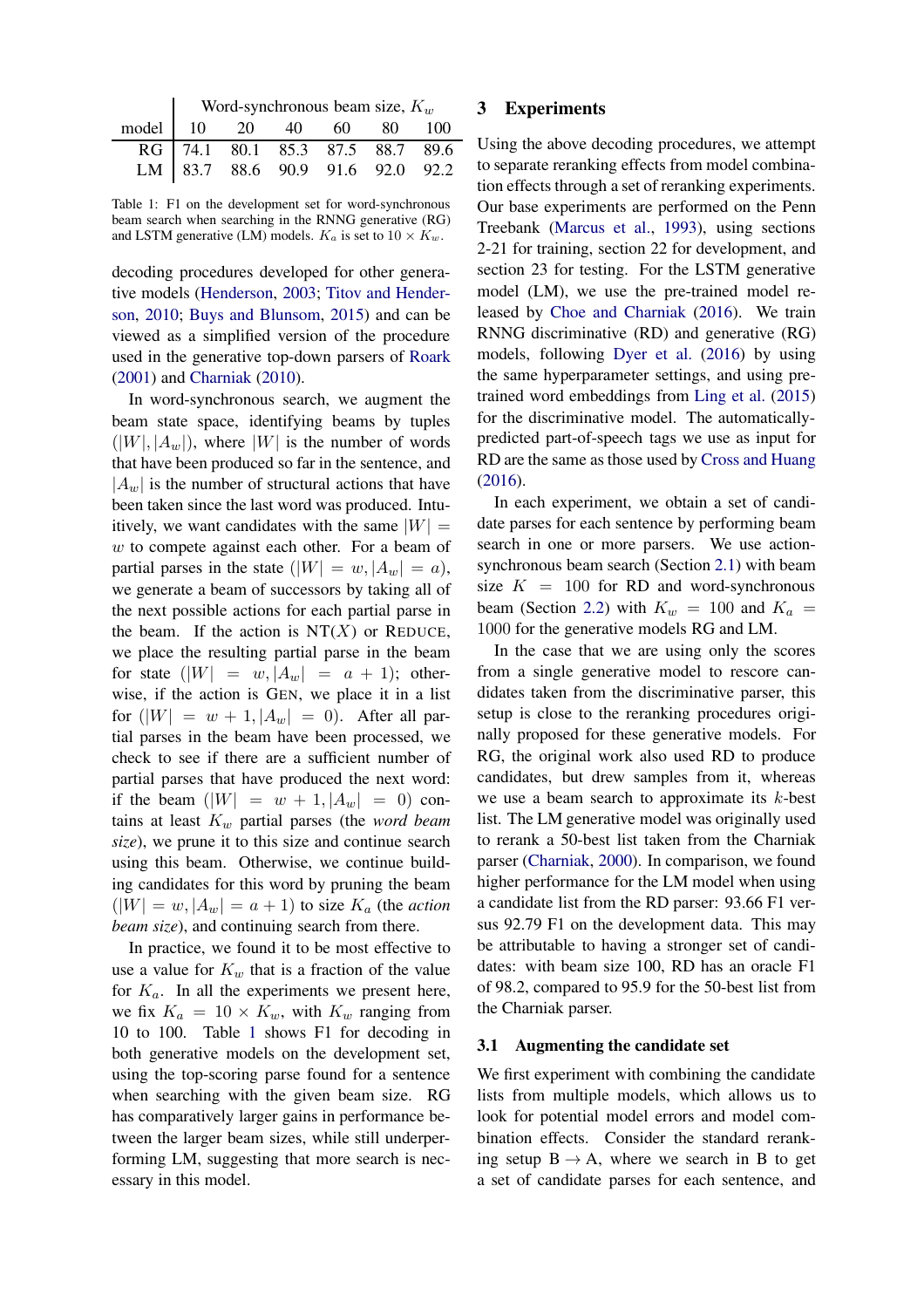<span id="page-3-1"></span>

|              | Scoring models |       |           |  |  |
|--------------|----------------|-------|-----------|--|--|
| Candidates   | RD.            | R G   | $RD + RG$ |  |  |
| RD           | 92.22          | 93.45 | 93.87     |  |  |
| R G          | 90.24          | 89.55 | 90.53     |  |  |
| $RD \cup RG$ | 92.22          | 92.78 | 93.92     |  |  |
|              | Scoring models |       |           |  |  |
|              |                |       |           |  |  |
| Candidates   | RD.            | LM    | $RD + LM$ |  |  |
| R D          | 92.22          | 93.66 | 93.99     |  |  |
| LM           | 92.57          | 92.20 | 93.07     |  |  |

Table 2: Development F1 scores on section 22 of the PTB when using various models to produce candidates and to score them. ∪ denotes taking the union of candidates from each of two models; + denotes using a weighted average of the models' log-probabilities.

choose the top scoring candidate from these under A. We extend this by also searching directly in A to find high-scoring candidates for each sentence, and combining them with the candidate list proposed by B by taking the union,  $A \cup B$ . We then choose the highest scoring candidate from this list under A. If A generally prefers parses outside of the candidate list from B, but these decrease evaluation performance (i.e., if B  $\cup$  A  $\rightarrow$  A is worse than  $B \rightarrow A$ ), this suggests a model combination effect is occurring: A makes errors which are hidden by having a limited candidate list from B.

This does seem to be the case for both generative models, as shown in Table [2,](#page-3-1) which presents F1 scores on the development set when varying the models used to produce the candidates and to score them. Each row is a different candidate set, where the third row in each table presents results for the augmented candidate sets; each column is a different scoring model, where the third column is the *score combination* setting described below. Going from  $RD \rightarrow RG$  to the augmented candidate setting  $RD \cup RG \rightarrow RG$  decreases performance from 93.45 F1 to 92.78 F1 on the development set. This difference is statistically significant at the  $p < 0.05$  level under a paired bootstrap test. We see a smaller, but still significant, effect in the case of LM:  $RD \rightarrow LM$  achieves 93.66, compared to 93.47 for RD ∪ LM  $\rightarrow$  LM.

We can also consider the performance of  $RG \rightarrow RG$  and  $LM \rightarrow LM$  (where we do not use candidates from RD at all, but return the highestscoring parse from searching directly in one of the generative models) as an indicator of reranking effects: absolute performance is higher for LM (92.20 F1) than for RG (89.55). Taken together,

these results suggest that model combination contributes to the success of both models, but to a larger extent for RG. A reranking effect may be a larger contributor to the success of LM, as this model achieves stronger performance on its own for the described search setting.

## <span id="page-3-0"></span>3.2 Score combination

If the cross-scoring setup exhibits an implicit model combination effect, where strong performance results from searching in one model and scoring with the other, we might expect substantial further improvements in performance by explicitly combining the scores of both models. To do so, we score each parse by taking a weighted sum of the log-probabilities assigned by both models [\(Hayashi et al.,](#page-5-12) [2013](#page-5-12)), using an interpolation parameter which we tune to maximize F1 on the development set.

These results are given in columns  $RD + RG$ and  $RD + LM$  in Table [2.](#page-3-1) We find that combining the scores of both models improves on using the score of either model alone, regardless of the source of candidates. These improvements are statistically significant in all cases. Score combination also more than compensates for the decrease in performance we saw previously when adding in candidates from the generative model:  $RD \cup RG \rightarrow RD + RG$  improves upon both  $RD \to RG$  and  $RD \cup RG \to RG$ , and the same effect holds for LM.

#### 3.3 Strengthening model combination

Given the success of model combination between the base model and a single generative model, we also investigate the hypothesis that the generative models are complementary. The Model Combination block of Table [3](#page-4-0) shows full results on the test set for these experiments, in the PTB column. The same trends we observed on the development data, on which the interpolation parameters were tuned, hold here: score combination improves results for all models (row 3 vs. row 2; row 6 vs. row 5), with candidate augmentation from the generative models giving a further increase (rows 4 and  $7<sup>2</sup>$  $7<sup>2</sup>$  $7<sup>2</sup>$  Combining candidates and scores from all three models (row 9), we obtain 93.94 F1.

<span id="page-3-2"></span><sup>&</sup>lt;sup>2</sup>These increases, from adding score combination and candidate augmentation, are all significant with  $p < 0.05$ in the PTB setting. In the +S data setting, all are significant except for the difference between row 5 and row 6.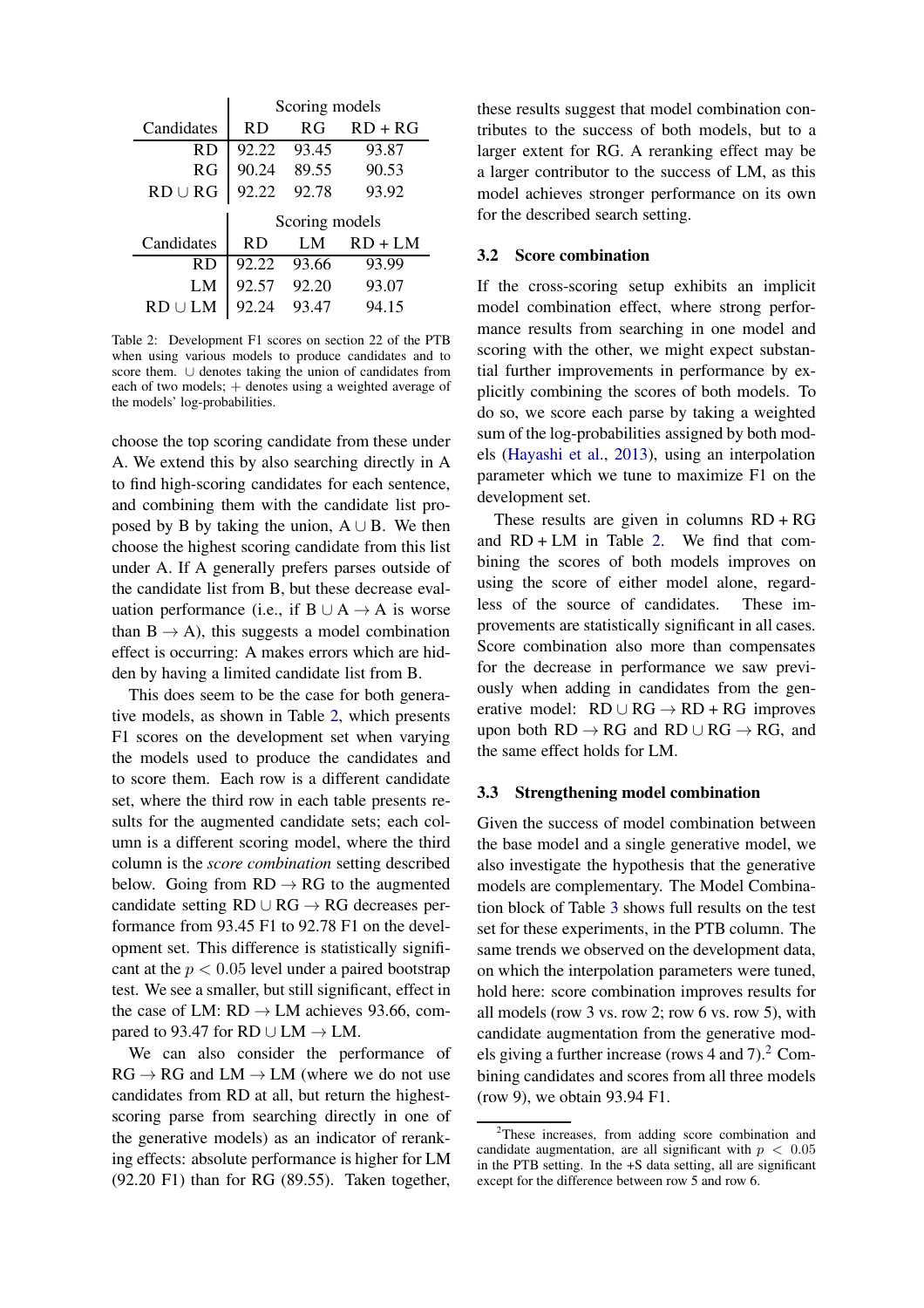<span id="page-4-0"></span>

| Model                                             | <b>PTB</b> | $+S$  |  |  |  |  |
|---------------------------------------------------|------------|-------|--|--|--|--|
| Liu and Zhang $(2017)$                            | 91.7       |       |  |  |  |  |
| Dyer et al. (2016)-discriminative                 | 91.7       |       |  |  |  |  |
| Dyer et al. (2016)-generative                     | 93.3       |       |  |  |  |  |
| Choe and Charniak (2016)                          | 92.6       | 93.8  |  |  |  |  |
| <b>Model Combination</b>                          |            |       |  |  |  |  |
| 1) $RD \rightarrow RD$                            | 91.51      | 91.73 |  |  |  |  |
| 2) RD $\rightarrow$ RG                            | 92.73      | 93.29 |  |  |  |  |
| 3) $RD \rightarrow RD + RG$                       | 93.27      | 93.64 |  |  |  |  |
| 4) $RD \cup RG \rightarrow RD + RG$               | 93.45      | 93.75 |  |  |  |  |
| 5) RD $\rightarrow$ LM                            | 93.31      | 94.18 |  |  |  |  |
| 6) $RD \rightarrow RD + LM$                       | 93.71      | 94.27 |  |  |  |  |
| 7) RD $\cup$ LM $\rightarrow$ RD + LM             | 93.89      | 94.63 |  |  |  |  |
| 8) $RD \rightarrow RD + RG + LM$                  | 93.63      | 94.33 |  |  |  |  |
| 9) $RD \cup RG \cup LM \rightarrow RD + RG + LM$  | 93.94      | 94.66 |  |  |  |  |
| Ensembling                                        |            |       |  |  |  |  |
| 10) RD $(8) \rightarrow$ RD $(8)$                 | 92.72      | 92.53 |  |  |  |  |
| 11) RD $(8) \rightarrow$ RD $(8) +$ RG $(8)$      | 94.09      | 94.22 |  |  |  |  |
| 12) RD $(8) \rightarrow$ RD $(8)$ + LM            | 93.97      | 94.56 |  |  |  |  |
| 13) RD $(8) \rightarrow$ RD $(8) +$ RG $(8) +$ LM | 94.25      | 94.62 |  |  |  |  |

Table 3: Test F1 scores on section 23 of the PTB, by treebank training data conditions: either using only the training sections of the PTB, or using additional silver data (+S).

Se[mi-supervised silver data](#page-5-1) Choe and Charniak [\(2016](#page-5-1)) found a substantial increase in performance by training on external data in addition to trees from the Penn Treebank. This *silver dataset* was obtained by parsing the entire New York Times section of the fifth Gigaword corpus using a product of eight Berkeley parsers [\(Petrov](#page-5-14), [2010\)](#page-5-14) and ZPar [\(Zhu et al.](#page-5-15), [2013\)](#page-5-15), then retaining 24 million sentences on which both parsers agreed. For our experiments we train RD and RG using the same silver dataset.<sup>[3](#page-4-1)</sup> The  $+S$  column in Table [3](#page-4-0) shows these results, where we observe gains over the PTB models in nearly every case. As in the PTB training data setting, using all models for candidates and score combinations is best, achieving 94.66 F1 (row 9).

Ensembling Finally, we compare to another commonly used model combination method: ensembling multiple instances of the same model type trained from different random initializations. We train ensembles of 8 copies each of RD and RG in both the PTB and silver data settings, combining scores from models within an ensemble by averaging the models' distributions for each action (in beam search as well as rescoring). These results are shown in the bottom section, Ensembling, of Table [3.](#page-4-0)

Performance when using only the ensembled RD models (row 10) is lower than rescoring a single RD model with score combinations of single models, either  $RD + RG$  (row 3) or  $RD + LM$ (row 6). In the PTB setting, ensembling with score combination achieves the best overall result of 94.25 (row 13). In the silver training data setting, while this does improve on the analogous unensembled result (row 8), it is not better than the combination of single models when candidates from the generative models are also included (row 9).

## 4 Discussion

Searching directly in the generative models yields results that are partly surprising, as it reveals the presence of parses which the generative models prefer, but which lead to lower performance than the candidates proposed by the base model. However, the results are also unsurprising in the sense that explicitly combining scores allows the reranking setup to achieve better performance than implicit combination, which uses only the scores of a single model. Additionally, we see support for the hypothesis that the generative models can achieve good results on their own, with the LSTM generative model showing particularly strong and selfcontained performance.

While this search procedure allows us to explore these generative models, disentangling reranking and model combination effects, the increase in performance from augmenting the candidate lists with the results of the search may not be worth the required computational cost in a practical parser. However, we do obtain a gain over state-of-theart results using simple model score combination on only the base candidates, which can be implemented with minimal cost over the basic reranking setup. This provides a concrete improvement for these particular generative reranking procedures for parsing. More generally, it supports the idea that hybrid systems, which rely on one model to produce a set of candidates and another to determine which candidates are good, should explore combining their scores and candidates when possible.

<span id="page-4-1"></span><sup>&</sup>lt;sup>3</sup>When training with silver data, we use a 1-to-1 ratio of silver data updates per gold data updates, which we found to give significantly faster convergence times on development set perplexity for RD and RG compared to the 10-to-1 ratio used by [Choe and Charniak](#page-5-1) [\(2016](#page-5-1)) for LM.